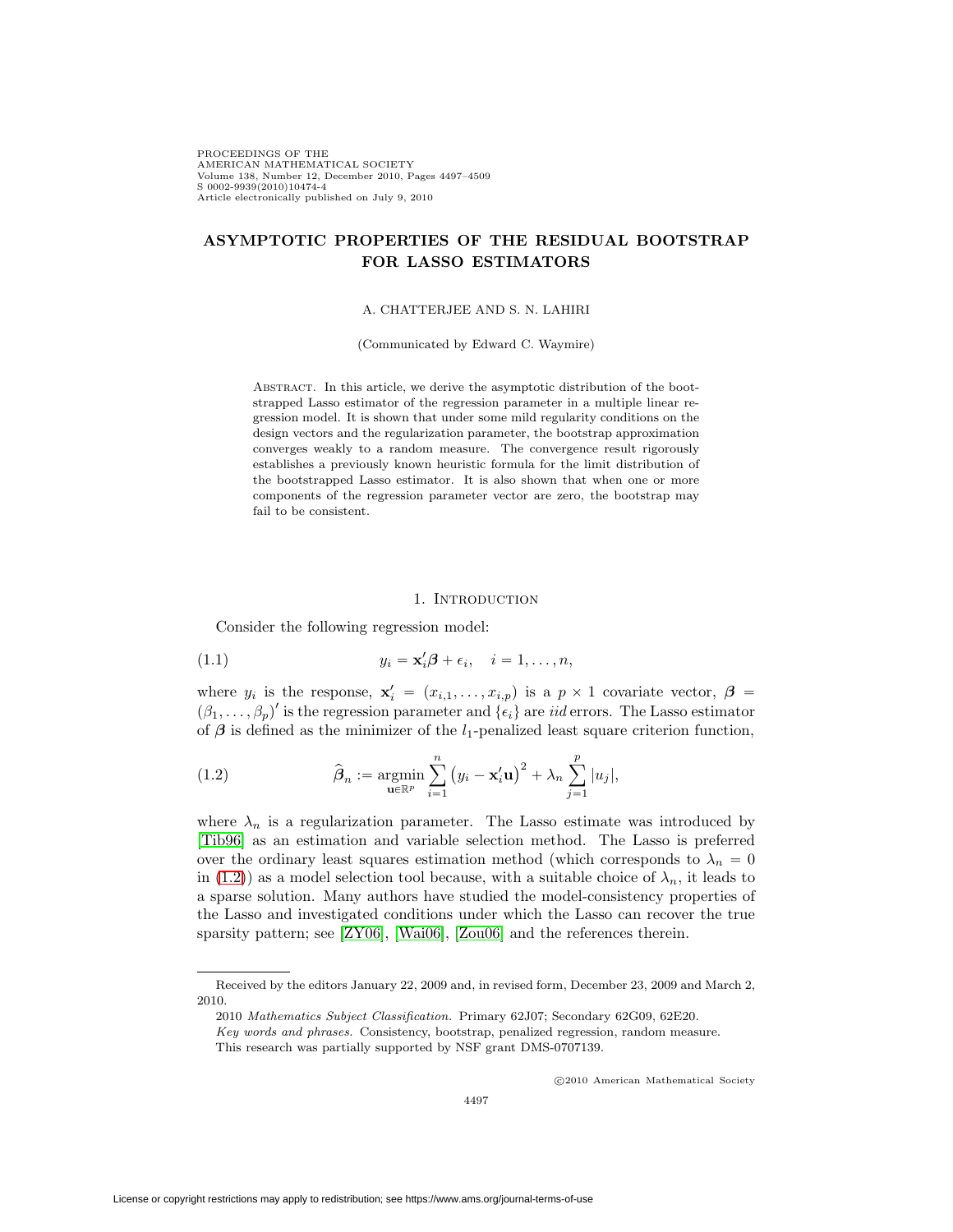In an important paper, [\[KF00\]](#page-11-2) derived the asymptotic distribution of the Lasso estimator. They showed that under mild regularity conditions on the error variables, the design vectors  $\mathbf{x}_i$ , and the regularization parameter  $\lambda_n$ ,

$$
n^{1/2}(\hat{\boldsymbol{\beta}}_n - \boldsymbol{\beta}) \stackrel{d}{\longrightarrow} \underset{\mathbf{u} \in \mathbb{R}^p}{\operatorname{argmin}} V(\mathbf{u}) \quad \text{as } n \to \infty,
$$

where  $V(\cdot)$  is a random process over  $\mathbb{R}^p$ . Except for some very special cases, no closed form formula for either the limiting random vector or the limit distribution is available. As a result, the use of the asymptotic distribution of the Lasso estimator for constructing confidence intervals or for conducting large sample tests is not very appealing in practice. As an alternative, [\[KF00\]](#page-11-2) considered using the bootstrap method to approximate the distribution of the Lasso estimator. In the setup of [\(1.1\)](#page-0-1), the standard bootstrap method is the residual bootstrap of [\[Fre81\]](#page-11-3). [\[KF00\]](#page-11-2) considered the residual bootstrap for the Lasso estimator and sketched out its asymptotic behavior using some heuristic arguments. In this paper, we derive the asymptotic distribution of the bootstrapped Lasso estimator and show that it is given by a random probability measure on  $\mathbb{R}^p$ . We provide a precise description of the random limit distribution. From this, it follows that under the regularity conditions of this paper, the heuristic formula for the limit distribution of the bootstrapped Lasso estimator, given by [\[KF00\]](#page-11-2), is indeed valid, thereby proving the conjecture by [\[KF00\]](#page-11-2). See Section [3](#page-2-0) for details.

As a corollary to the main result (cf. Theorem [3.1\)](#page-3-0), we show that under mild regularity conditions, the bootstrap approximation is inconsistent whenever there are one or more zero-components of the parameter vector *β*, thereby corroborating the claim of [\[KF00\]](#page-11-2). We also use the asymptotic results to identify some important special cases where the limiting random measure is degenerate and the bootstrap approximation is consistent. In the course of the proof of the main result, we also establish strong consistency of the Lasso estimator (cf. Lemma [4.2\)](#page-6-0), which may be of some independent interest.

The rest of the paper is organized as follows. In Section [2,](#page-1-0) we describe the bootstrap method. In Section [3,](#page-2-0) we state the main result and the corollaries. The proofs of all the results are given in Section [4.](#page-5-0)

#### 2. Description of the bootstrap method

<span id="page-1-0"></span>In a regression setup such as [\(1.1\)](#page-0-1), the standard approach to bootstrapping is the residual bootstrap method (cf. [\[Fre81\]](#page-11-3)), which we briefly describe now. Letting  $\hat{\beta}_n$  denote the Lasso estimator of  $\beta$  given by [\(1.2\)](#page-0-0), our goal is to approximate the distribution of a centered and scaled version of  $\hat{\boldsymbol{\beta}}_n$ ,

$$
T_n = \sqrt{n} \left( \widehat{\beta}_n - \beta \right), \quad n \geqslant 1,
$$

using the residual bootstrap. To that end, define the residuals

$$
e_i = y_i - \mathbf{x}_i' \widehat{\boldsymbol{\beta}}_n, \quad i = 1, \dots, n.
$$

Consider the set of centered residuals  $\{e_1 - \bar{e}_n, \ldots, e_n - \bar{e}_n\}$ , where  $\bar{e}_n = n^{-1} \sum_i e_i$ . For the residual bootstrap, one selects a random sample  $\{e_i^*\}_{i=1}^n$ , of size n from  $\{e_i - \bar{e}_n : i = 1,\ldots,n\}$  with replacement. The bootstrap version of [\(1.1\)](#page-0-1) is now given by

$$
y_i^* = \mathbf{x}_i' \hat{\boldsymbol{\beta}}_n + e_i^*, \quad i = 1, \dots, n.
$$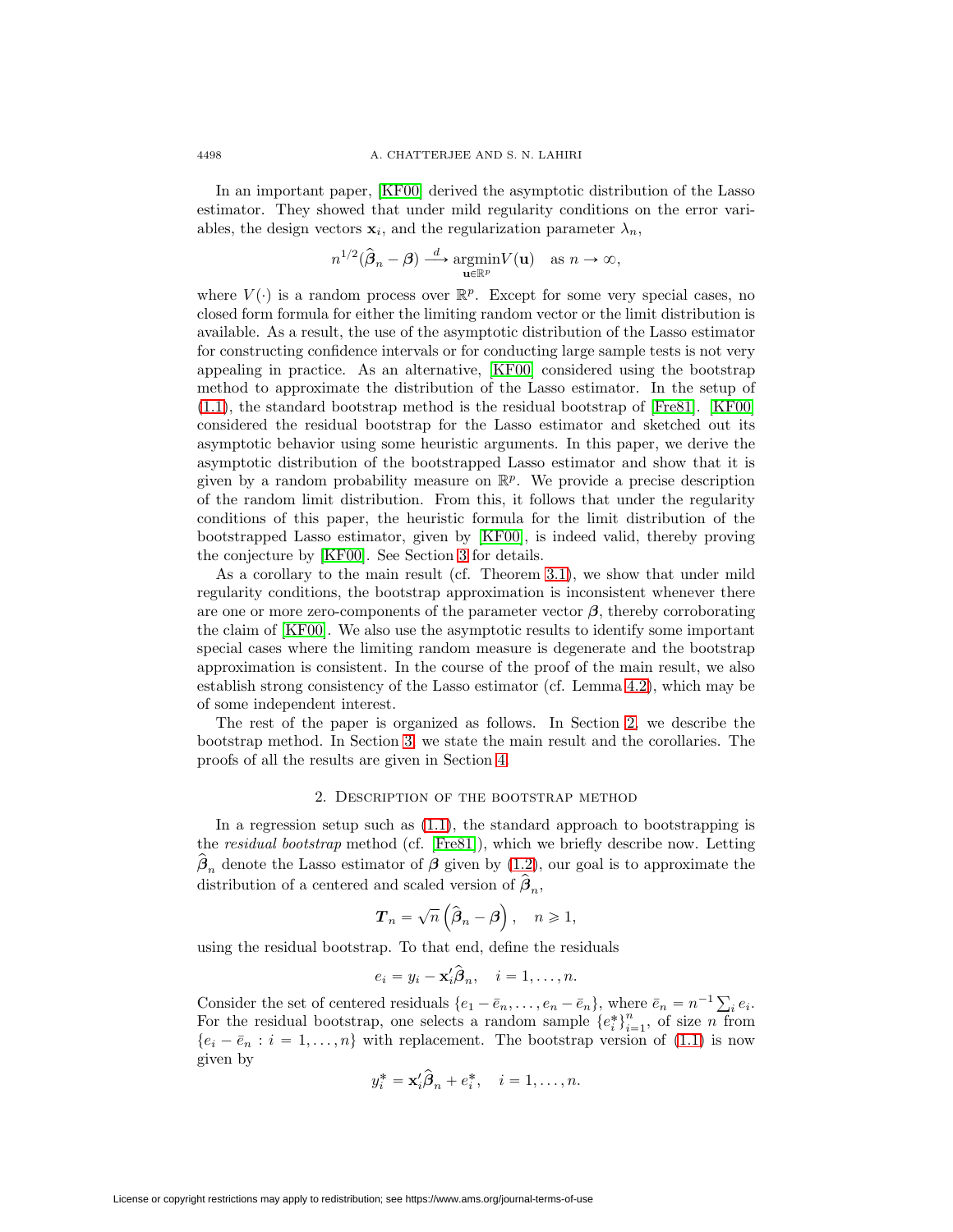Next, based on the bootstrap dataset  ${y_i^*, \mathbf{x}_i}_{i=1}^n$ , as in [\[KF00\]](#page-11-2), we define the bootstrap version of the Lasso estimator (cf.  $(1.2)$ ) as

(2.1) 
$$
\beta_n^* := \operatorname*{argmin}_{\mathbf{u} \in \mathbb{R}^p} \sum_{i=1}^n (y_i^* - \mathbf{x}_i' \mathbf{u})^2 + \lambda_n \sum_{j=1}^p |u_j|.
$$

Then, the bootstrap version of  $T_n$  is given by

$$
T_n^* = \sqrt{n} \left( \beta_n^* - \hat{\beta}_n \right), \quad n \geq 1.
$$

Let  $\widehat{G}_n(\cdot)$  denote the (conditional) distribution of  $T_n^*$  given the observations  $\{y_i\}_{i=1}^n$ ; i.e.,

$$
\widehat{G}_n(B) = \mathbf{P}_* \left( \mathbf{T}_n^* \in B \right), \quad B \in \mathcal{B}(\mathbb{R}^p),
$$

where  $P_*$  denotes the bootstrap probability measure conditional on the observations  $\{y_i\}_{i=1}^n$ ,  $n \geq 1$  or, equivalently, conditional on the error variables  $\{\epsilon_i : i \geq 1\}$ and where  $\mathcal{B}(\mathbb{R}^p)$  denotes the Borel  $\sigma$ -field on  $\mathbb{R}^p$ . Then,  $\hat{G}_n(\cdot)$  is the residual bootstrap estimator of the unknown distribution  $G_n$  (say) of  $T_n$ . The residual bootstrap estimator of a population parameter  $\theta_n = \varphi(G_n)$ , defined through a functional  $\varphi(\cdot)$ of  $G_n(\cdot)$ , is given by  $\varphi(G_n)$ . For example, the bootstrap estimator of the  $\alpha$ -quantile  $(0 < \alpha < 1)$  of the unknown distribution of  $||T_n||$  is given by the  $\alpha$ -quantile of the conditional distribution of  $||T_n^*||$  under  $\mathbf{P}_*$ ; The latter can be computed using the data and may be used for constructing a confidence region for *β*.

Next, let

<span id="page-2-1"></span>(2.2) 
$$
V(\mathbf{u}) = -2\mathbf{u}'\mathbf{W} + \mathbf{u}'\mathbf{C}\mathbf{u} + \lambda_0 \sum_{j=1}^p \Big[ u_j \text{sgn}(\beta_j) \mathbf{1} (\beta_j \neq 0) + |u_j| \mathbf{1} (\beta_j = 0) \Big],
$$

where  $W \sim \mathbf{N}\left(0, \sigma^2 C\right)$ ,  $C = \lim_{n \to \infty} \frac{1}{n} \sum_{i=1}^n \mathbf{x}_i \mathbf{x}_i'$  and where  $\lambda_0 \in [0, \infty)$ . Here and in the following, we write  $sgn(x)$  to denote the sign of  $x \in \mathbb{R}$  (cf. [\(4.1\)](#page-5-1)) and **1** (·) to denote the indicator function, where  $\mathbf{1}(S) = 0$  or 1, according to whether the statement  $S$  is false or true. [\[KF00\]](#page-11-2) show that under some regularity conditions,

$$
\boldsymbol T_n \overset{d}{\longrightarrow} \boldsymbol T_{\infty},
$$

where  $T_{\infty} = \operatorname{argmin}_{\mathbf{u} \in \mathbb{R}^p} V(\mathbf{u})$ . Write  $G_{\infty}(\cdot)$  to denote the distribution of the limiting random vector  $T_{\infty}$ . For the bootstrap approximation to be useful, one would expect  $\hat{G}_n(\cdot)$  to be close to  $G_n(\cdot)$  or, equivalently, to be close to the limit distribution  $G_{\infty}(\cdot)$ , for large n. However, in the next section we show that this is not always the case. The bootstrap estimator  $\hat{G}_n(\cdot)$  may be inconsistent for  $G_\infty(\cdot)$ , and thus it may fail to provide a valid approximation to  $G_n(\cdot)$ .

## 3. Main results

<span id="page-2-0"></span>As mentioned in the Introduction, [\[KF00\]](#page-11-2) considered the residual based bootstrap for the Lasso estimator and sketched out some of its asymptotic properties to indicate that the residual bootstrap approximation may not work properly in this problem. In this section, we obtain a complete description of the limit behavior of the bootstrapped Lasso estimator  $T_n^*$ , which, in particular, pinpoints the situations where the residual bootstrap fails. The weak limit of the conditional distribution of the bootstrapped Lasso estimator  $\bm{T}^*_n$  is a *random probability measure*; i.e.,  $\hat{G}_n(\cdot)$ converges weakly to a random probability measure on  $\mathbb{R}^p$ . To describe it, suppose that the error variables  $\{\epsilon_i : i \geq 1\}$  are defined on a probability space  $(\Omega, \mathcal{F}, \mathbf{P})$  and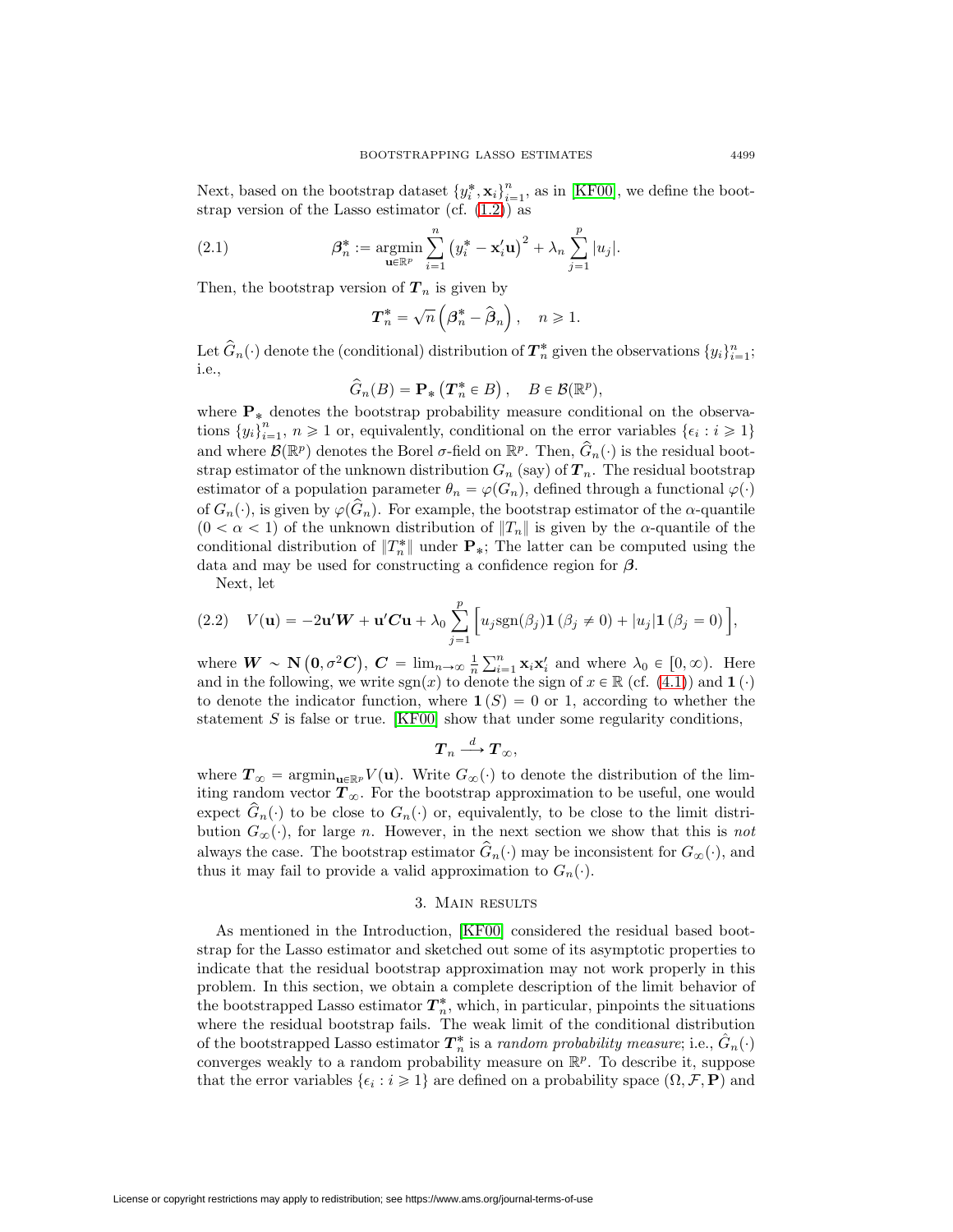let  $W_1$  and  $W_2$  be two independent copies of  $W \sim \mathbf{N} \left( \mathbf{0}, \sigma^2 \mathbf{C} \right)$ , also defined on  $(\Omega, \mathcal{F}, \mathbf{P})$ . Also, without loss of generality, suppose that  $\beta_j \neq 0$  for  $j = 1, \ldots, p_0$  and  $\beta_j = 0$  for  $j = p_0 + 1, \ldots, p$  for some  $0 \leq p_0 \leq p$ . Let  $p_1 = p - p_0$  denote the number of components of  $\beta$  that are zero. For  $\mathbf{u} = (u_1, \ldots, u_p)'$ ,  $\mathbf{t} = (t_1, \ldots, t_p)' \in \mathbb{R}^p$ , define

(3.1) 
$$
V_{\infty}(\mathbf{t}; \mathbf{u}) = -2\mathbf{u}'\mathbf{W}_1 + \mathbf{u}'\mathbf{C}\mathbf{u} + \lambda_0 \sum_{j=1}^{p_0} u_j \operatorname{sgn}(\beta_j)
$$

$$
+ \lambda_0 \sum_{j=p_0+1}^{p} \left\{ \operatorname{sgn}(t_j) \left[ u_j - 2(u_j + t_j) \mathbf{1} \left( \operatorname{sgn}(t_j) [u_j + t_j] < 0 \right) \right] + |u_j| \mathbf{1} (t_j = 0) \right\},
$$

where summation over the empty set is assumed to be zero. (Thus, the second sum is zero if  $p_0 = p$ .) For each  $\mathbf{t} \in \mathbb{R}^p$ , let  $\mu_\infty(\mathbf{t}, \cdot)$  denote the probability distribution of  $\operatorname{argmin}(V_{\infty}(\mathbf{t},\cdot)).$  Thus, for each **t**,  $\mu_{\infty}(\mathbf{t},\cdot)$  is a probability measure on  $(\mathbb{R}^p, \mathcal{B}(\mathbb{R}^p)).$ Let M denote the set of all probability measures on  $(\mathbb{R}^p, \mathcal{B}(\mathbb{R}^p))$  and let  $\varrho$  denote the Prohorov metric (or any other metric metricizing the topology of weak convergence) on M. Let M denote the Borel  $\sigma$ -field on  $(\mathbb{M}, \rho)$ . Then, it follows (cf. [\[Kal86\]](#page-11-4)) that  $\mu_{\infty}(\mathbf{W}_2, \cdot)$  is an  $(\mathcal{F},\mathcal{M})$ -measurable random measure. Similarly, the bootstrap estimator  $\hat{G}_n(\cdot)$  is also an  $(\mathcal{F},\mathcal{M})$ -measurable random measure. The following result gives the limit distribution of the random measure  $\hat{G}_n(\cdot)$ .

<span id="page-3-1"></span><span id="page-3-0"></span>**Theorem 3.1** (Limit distribution of usual bootstrap)**.** Suppose that

(C.1)  $\frac{1}{n} \sum_{i=1}^{n} \mathbf{x}'_i \mathbf{x}_i \rightarrow C$ , where *C* is positive definite. Further,

$$
n^{-1} \sum_{i=1}^{n} ||\mathbf{x}_i||^3 = O(1) \quad \text{as} \quad n \to \infty.
$$

- (C.2)  $\lambda_n/\sqrt{n} \to \lambda_0 \geq 0$  for some  $\lambda_0 \in [0, \infty)$ .
- (C.3) The errors  $\{\epsilon_i\}_{i=1}^n$  are iid with  $\mathbf{E}(\epsilon_1) = 0$ , and  $\mathbf{Var}(\epsilon_1) = \sigma^2 \in (0, \infty)$ .

<span id="page-3-5"></span><span id="page-3-2"></span>Then,  $\hat{G}_n(\cdot)$  converges weakly to  $\mu_{\infty}(\mathbf{T}_{\infty}, \cdot)$  as random elements of the metric space  $(\mathbb{M}, \varrho)$ , where  $\mathbf{T}_{\infty} = \operatorname{argmin}_{\mathbf{u} \in \mathbb{R}^p} V(\mathbf{u})$  (cf. [\(2.2\)](#page-2-1)) is the distributional limit of  $\bm{T}_n.$ 

Theorem [3.1](#page-3-0) shows that under conditions  $(C.1)$  -  $(C.3)$ , the weak limit of the conditional distribution of the bootstrapped Lasso estimator is given by the random measure  $\mu_{\infty}(T_{\infty}, \cdot)$ , where the randomness is driven by the random vector  $T_{\infty}$ . Based on their heuristic arguments, [\[KF00\]](#page-11-2) claimed that  $\hat{G}_n(\cdot)$  converged weakly to the distribution of the argmin of the random process  $V^*(\cdot)$ , which in our notation is given by

<span id="page-3-3"></span>(3.2) 
$$
V^*(\mathbf{u}) = -2\mathbf{u}'\mathbf{W} + \mathbf{u}'\mathbf{C}\mathbf{u} + \lambda_0 \Big[\sum_{j=1}^{p_0} u_j \mathrm{sgn}(\beta_j) + \sum_{j=p_0+1}^p |u_j + T_{\infty,j}| \Big].
$$

It can be shown that  $V_\infty(\mathbf{t}; \mathbf{u})$  can also be written as

<span id="page-3-4"></span>
$$
(3.3) \ \ V_{\infty}(\mathbf{t}; \mathbf{u}) = -2\mathbf{u}'\mathbf{W}_1 + \mathbf{u}'\mathbf{C}\mathbf{u} + \lambda_0 \bigg[ \sum_{j=1}^{p_0} u_j \mathrm{sgn}(\beta_j) + \sum_{j=p_0+1}^{p} |u_j + t_j| - |t_j| \bigg].
$$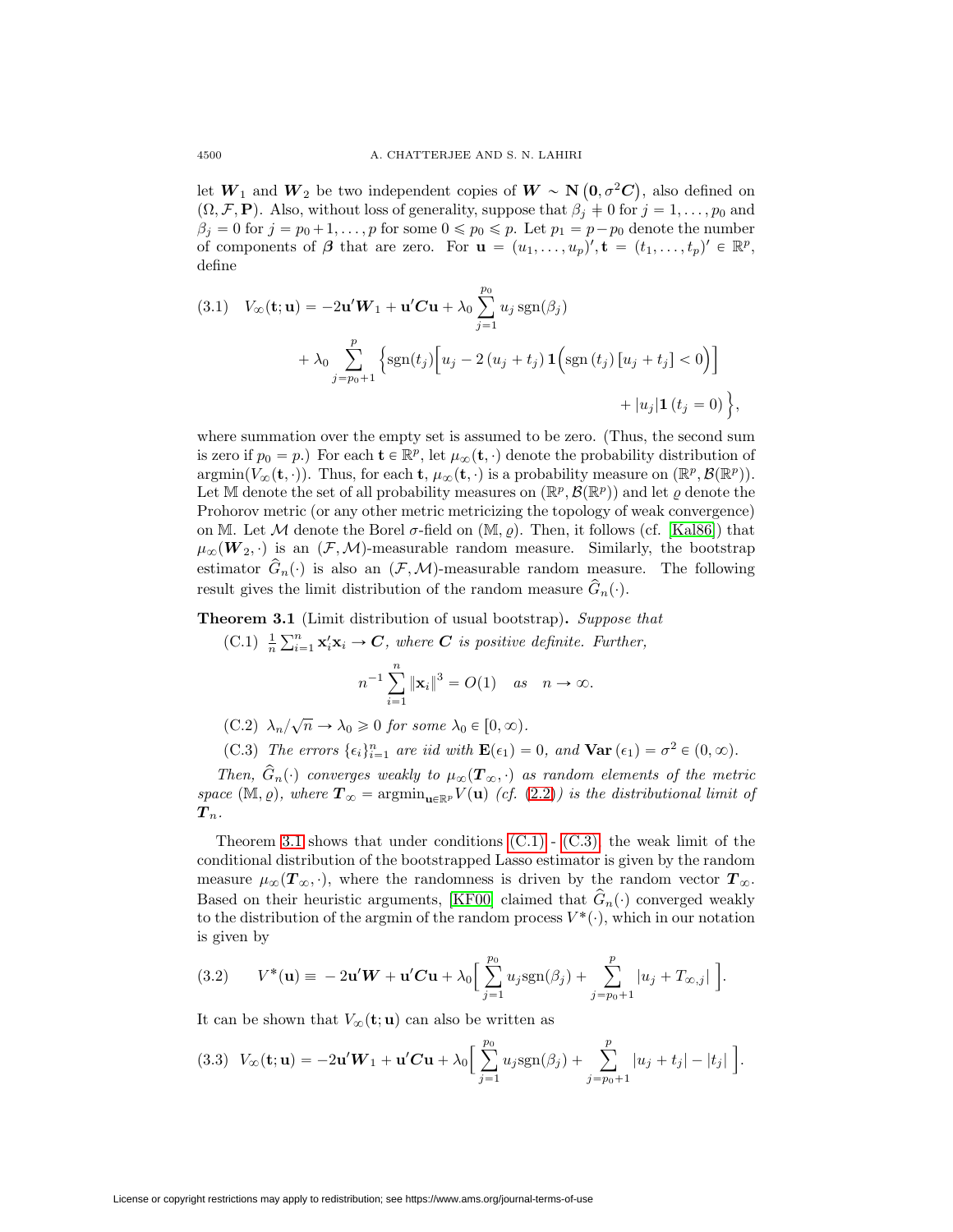A comparison of [\(3.2\)](#page-3-3) and [\(3.3\)](#page-3-4) shows that the heuristic formula of [\[KF00\]](#page-11-2) is essentially correct if  $W$  is replaced by a copy  $W_1$  that is independent of the limiting random variable  $T_{\infty}$  of the original Lasso estimator. In addition to providing a correct interpretation to the heuristic formula, Theorem [3.1](#page-3-0) also gives regularity conditions that ensure the validity of the conjecture.

From Theorem [3.1,](#page-3-0) we also note that when *β* has at least one zero component and  $\lambda_0 \neq 0$ , the limit  $\mu_\infty(\mathbf{T}_\infty, \cdot)$  is a nondegenerate random measure. Thus, in this case, the bootstrap estimator  $\hat{G}_n(B)$  of the probability  $G_n(B) = \mathbf{P}(T_n \in B)$ , instead of converging to the *deterministic target*  $G_{\infty}(B) = \lim_{n\to\infty} G_n(B)$ , indeed converges (in distribution) to a random variable  $\mu_{\infty}(B, \cdot)$  for all B satisfying  $G_{\infty}(\partial B) = 0$ , where  $\partial B$  denotes the boundary of the set B. This, in particular, implies that the residual bootstrap approximation to the distribution of the Lasso estimator is inconsistent, which we state formally in the following corollary.

<span id="page-4-0"></span>**Corollary 3.2** (Inconsistency of the bootstrap)**.** Suppose that the conditions of Theorem [3.1](#page-3-0) hold. If  $\{j : \beta_j = 0\}$  is nonempty and  $\lambda_0 > 0$ , then

$$
\varrho(\tilde{G}_n(\cdot), G_{\infty}(\cdot)) \to_p 0 \quad as \quad n \to \infty.
$$

Corollary [3.2](#page-4-0) implies that when  $\beta_j = 0$  for some j, bootstrap confidence regions for  $\beta$  cannot attain the nominal level even when the sample size n is large. Similarly, the bootstrap test for the hypothesis  $H_0 : \beta_j = 0$  for all  $j \in J$  (for a given nonempty set  $J$ ) fail to achieve the desired level of significance under the null hypothesis. The latter has some important negative implications in the context of model selection, where one needs to identify the zero components for selecting the true model from an initial larger model with superfluous covariates.

Next we consider some important special cases, where the bootstrap approximation is consistent. Note that if all components of *β* are nonzero or the regularization factor  $\lambda_n = o(n^{1/2})$  (i.e.  $\lambda_0 = 0$  in [\(C.2\)\)](#page-3-5), the function  $V_\infty(\mathbf{t}; \mathbf{u})$  reduces to  $V(\mathbf{u})$  (cf.  $(2.2)$  for all **t**,  $\mathbf{u} \in \mathbb{R}^p$ , and hence  $\mu_{\infty}(\mathbf{t}, \cdot)$  equals  $G_{\infty}(\cdot)$  for all **t** and the residual bootstrap is consistent. We state this formally in the following corollary.

<span id="page-4-1"></span>**Corollary 3.3** (Consistency of the bootstrap)**.** Suppose the conditions of Theo-rem [3.1](#page-3-0) hold. If either  $p_0 = p$  or  $\lambda_0 = 0$ , then

$$
\sup_{A \in \mathbf{C}} \left| \hat{G}_n(A) - G_n(A) \right| \to_p 0 \quad \text{as} \quad n \to \infty,
$$

where  $C$  is the collection of all convex measurable sets in  $\mathbb{R}^p$ .

In situations covered by Corollary [3.3,](#page-4-1) the bootstrap approximation can be used to construct valid large sample confidence regions for *β*. This is of much practical importance, as the bootstrap automatically yields a valid confidence region without any analytical work on the part of the user.

Remark. Note that the regression model [\(1.1\)](#page-0-1) assumes that the underlying regression parameter  $\beta$  is a *fixed* quantity and does not depend the sample size n. We have limited our study of the bootstrap in this fixed parameter framework. But there can be situations where such a fixed parameter framework is unsuitable. For example, if the underlying parameters are small, it is common to consider a contiguous framework where the underlying  $\beta_j$ 's are assumed to change (or decay) with the sample size n. In a series of papers, Pötscher and his co-authors (see [\[PL09\]](#page-11-5), [\[LP08\]](#page-11-6) and the references therein) have studied model selection properties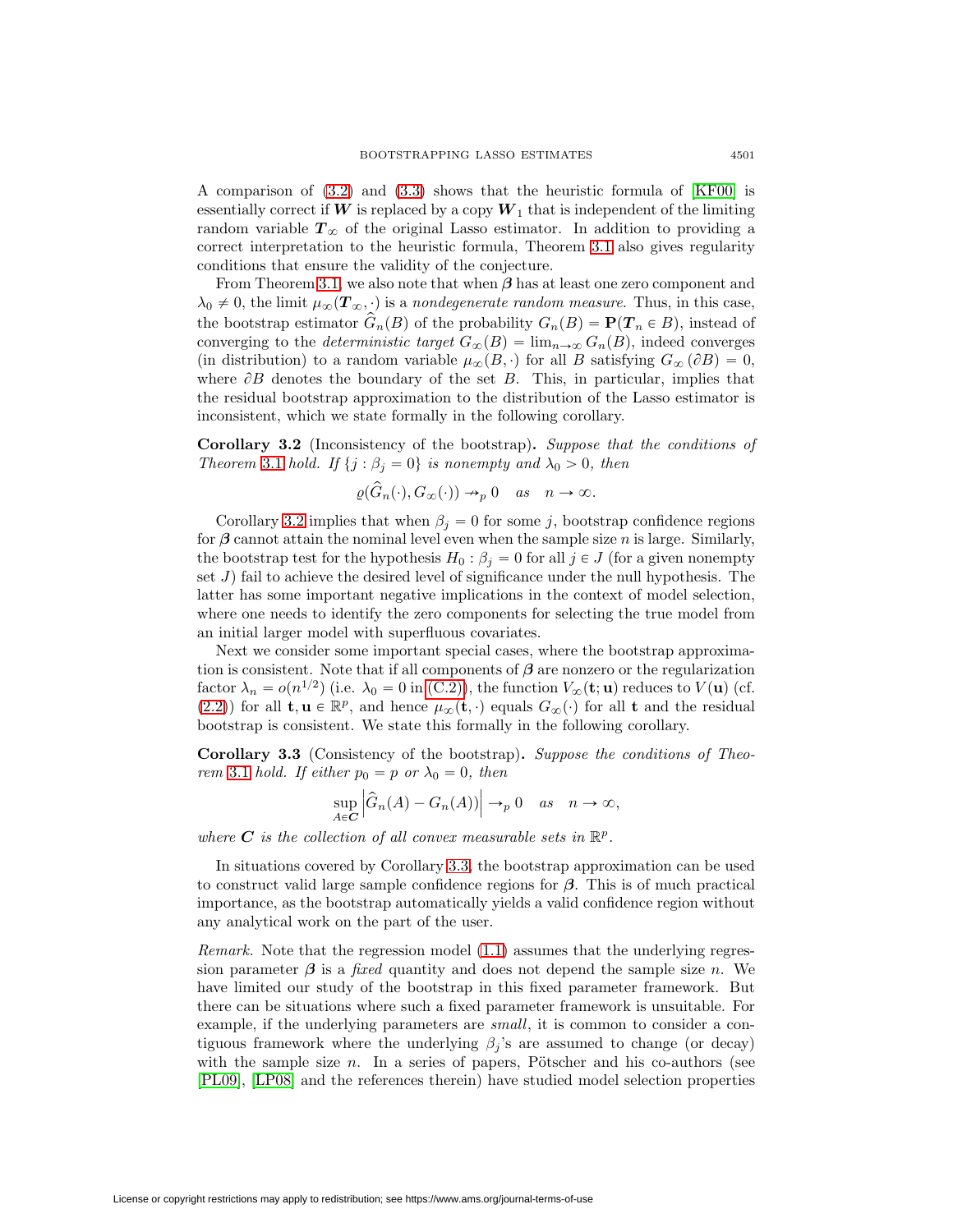and asymptotics of various penalized regression methods in such contiguous settings and developed interesting impossibility and uniform consistency results, with uniformity over the underlying parameter space. The study of the bootstrap in such contiguous settings is an interesting issue requiring careful analysis and is beyond the scope of the current paper.

### <span id="page-5-1"></span>4. Proofs

<span id="page-5-0"></span>Let  $C, C(\cdot)$  denote generic positive constants that depend on their arguments, but not on n. Also, recall that we write  $\mathbf{1}(\cdot)$  to denote the indicator function and

(4.1) 
$$
\operatorname{sgn}(x) = \begin{cases} 1 & \text{if } x > 0, \\ -1 & \text{if } x < 0, \\ 0 & otherwise. \end{cases}
$$

Let  $(\Omega, \mathcal{F}, \mathbf{P})$  denote the underlying probability space and let  $\mathcal{E} = \sigma \langle \epsilon_i : i \geq 1 \rangle$ denote the sub- $\sigma$ -field of F generated by  $\{\epsilon_i : i \geq 1\}$ . For a random vector **Z** and a  $\sigma$ -field C, write  $\mathcal{L}(Z)$  and  $\mathcal{L}(Z|\mathcal{C})$  to denote the probability distribution of Z and the conditional distribution of  $Z$  given  $C$ , respectively. For any random vector  $Y$ , set  $\mathcal{L}(\mathbf{Z}|\sigma\langle\mathbf{Y}\rangle) = \mathcal{L}(\mathbf{Z}|\mathbf{Y})$ , for notational simplicity. Write  $\mathbf{X}_n$  for the  $n \times p$  matrix with rows  $\mathbf{x}'_i$ ,  $i = 1, \ldots, n$ , and let  $\mathbf{C}_n = n^{-1} \mathbf{X}'_n \mathbf{X}_n$ . Unless otherwise indicated, limits in the order symbols are taken by letting  $n \to \infty$ . Recall that  $P_*$  denotes conditional probability given  $\mathcal{E}$  and  $\mathbf{E}_{*} = \mathbf{E} (\cdot | \mathcal{E})$ .

<span id="page-5-2"></span>Our first result proves strong consistency of  $\hat{\beta}_n$ , which may be of some independent interest.

**Lemma 4.1.** Suppose that conditions [\(C.1\)](#page-3-1) and [\(C.2\)](#page-3-5) hold. Then

(4.2) 
$$
\Big\|\sum_{i=1}^n \epsilon_i \mathbf{x}_i\Big\| = o\left(n^{1/2}\log n\right), \quad a.s. \quad (\mathbf{P}).
$$

Proof of Lemma [4.1](#page-5-2). It is enough to show that each component of the vector

<span id="page-5-5"></span><span id="page-5-3"></span>
$$
\sum_{i=1}^{n} \epsilon_i \mathbf{x}_i = o\left(n^{1/2} \log n\right)
$$

almost surely. Hence, for notational simplicity, suppose that the  $\mathbf{x}_i$ 's are scalar. As a first step, we show that with probability one,

(4.3) 
$$
\sum_{i=2}^{\infty} \frac{x_i \epsilon_i}{i^{1/2} (\log i)} \quad \text{converges.}
$$

<span id="page-5-4"></span>By Khinchine-Kolmogorov's 1-series theorem (cf. Theorem 8.34 in [\[AL06\]](#page-11-7)), it is enough to show that

$$
\sum_{i=2}^{\infty} \frac{x_i^2}{i(\log i)^2} < \infty.
$$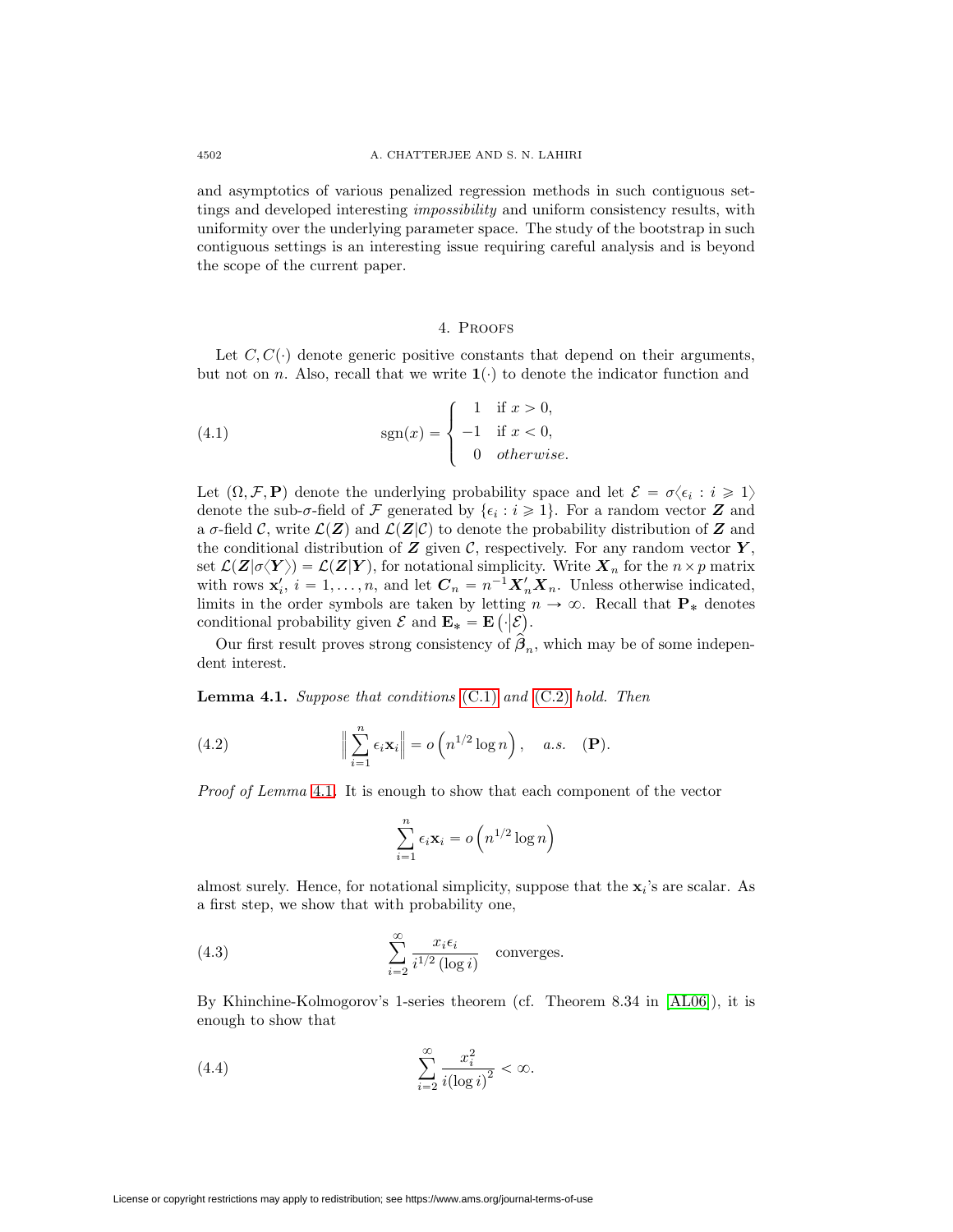Let  $s_n^2 = \sum_{i=2}^n x_i^2$ ,  $n \ge 2$ . Then by [\(C.3\),](#page-3-2)  $s_n^2 = O(n)$  as  $n \to \infty$ . Now, using Abel's summation formula (cf. Lemma 8.4.1 in [\[AL06\]](#page-11-7)), we have

$$
\sum_{i=2}^{n} \frac{x_i^2}{i(\log i)^2} = \frac{s_n^2}{n(\log n)^2} - \sum_{j=2}^{n} s_j^2 \Big[ (j+1)^{-1} \Big( \log (j+1) \Big)^{-2} - j^{-1} (\log j)^{-2} \Big]
$$
  
=  $O\left( [\log n]^{-2} \right) + O\left( \sum_{j=2}^{n} \frac{j |(j+1) [\log (j+1)]^2 - j(\log j)^2|}{j (j+1) (\log j)^2 [\log (j+1)]^2} \right)$   
=  $O\left( [\log n]^{-2} \right) + O\left( \sum_{j=2}^{n} \frac{j [\log (j+1)]^2}{j (j+1) (\log j)^2 [\log (j+1)]^2} \right)$   
=  $O\left( [\log n]^{-2} \right) + O\left( \sum_{j=2}^{n} j^{-1} (\log j)^{-2} \right) = O(1),$ 

as

$$
\left| (j+1) \left[ \log (j+1) \right]^2 - j(\log j)^2 \right| \le \left| j \left\{ \left[ \log (j+1) \right]^2 - (\log j)^2 \right\} \right| + \left[ \log (j+1) \right]^2
$$
  

$$
\le 2j \log (j+1) \left[ \log (1+j^{-1}) \right] + \left[ \log (j+1) \right]^2
$$
  

$$
= O\left( \left[ \log (j+1) \right]^2 \right).
$$

Thus [\(4.3\)](#page-5-3) and [\(4.4\)](#page-5-4) hold. Now using Kronecker's Lemma (cf. Lemma 8.4.2 in  $[\text{AL06}]$ , one can conclude [\(4.2\)](#page-5-5) from [\(4.3\)](#page-5-3).  $\Box$ 

<span id="page-6-0"></span>**Lemma 4.2** (Strong consistency). Suppose that conditions  $(C.1)$  -  $(C.3)$  are satisfied. Then

(4.5) 
$$
\|\boldsymbol{T}_n\| = O(\log n), \text{ with probability 1.}
$$

*Proof of Lemma* [4.2](#page-6-0). Suppose  $\beta_j \neq 0$  for all  $1 \leq j \leq p_0$  and  $\beta_j = 0$  for all  $(p_0+1) \leq$  $j \leq p$ . Let  $\eta_{1,n}$  and  $\eta_{p,n}$  denote the smallest and largest eigenvalues of  $C_n$ . Note that  $\sqrt{n}(\hat{\boldsymbol{\beta}}_n - \boldsymbol{\beta}) = \operatorname{argmin}_{\mathbf{u}} V_n(\mathbf{u}),$  where

$$
V_n(\mathbf{u}) = \mathbf{u}'C_n\mathbf{u} - 2\mathbf{u}'W_n + \lambda_n \left[ \sum_{j=1}^{p_0} \left( |\beta_j + \frac{u_j}{\sqrt{n}}| - |\beta_j| \right) + \sum_{j=p_0+1}^{p} \left| \frac{u_j}{\sqrt{n}} \right| \right]
$$
  
\n
$$
\geq \eta_{1,n} \|\mathbf{u}\|^2 - 2\|\mathbf{u}\| \|\mathbf{W}_n\| + \lambda_n \left[ \sum_{j=1}^{p_0} \left( |\beta_j| - \left| \frac{u_j}{\sqrt{n}} \right| \right) + \sum_{j=p_0+1}^{p} \left| \frac{u_j}{\sqrt{n}} \right| \right]
$$
  
\n(4.6) 
$$
\geq \|\mathbf{u}\| \left[ \eta_{1,n} \|\mathbf{u}\| - 2\|\mathbf{W}_n\| - \frac{\lambda_n}{\sqrt{n}} \sqrt{p} \right] = V_{1,n}(\mathbf{u}) \quad \text{(say)},
$$

where  $W_n = n^{-1/2} \sum_{i=1}^n \epsilon_i \mathbf{x}_i$ . Note that  $W_n$  is a scaled sum of independent random vectors, with mean **0** and finite variance. By Lemma [4.1,](#page-5-2) we have

 $|\mathbf{W}_n| = O(\log n)$ , with probability 1.

This implies that for  $\|\mathbf{u}\| \geq C \log n$ ,

$$
\frac{\eta_{1,n} \|\mathbf{u}\|}{2} \geq 2\|\mathbf{W}_n\| + \frac{\lambda_n}{\sqrt{n}}\sqrt{p}
$$

$$
\Rightarrow V_n(\mathbf{u}) \geq C\frac{\eta_{1,n}}{2}\log n \quad (>0),
$$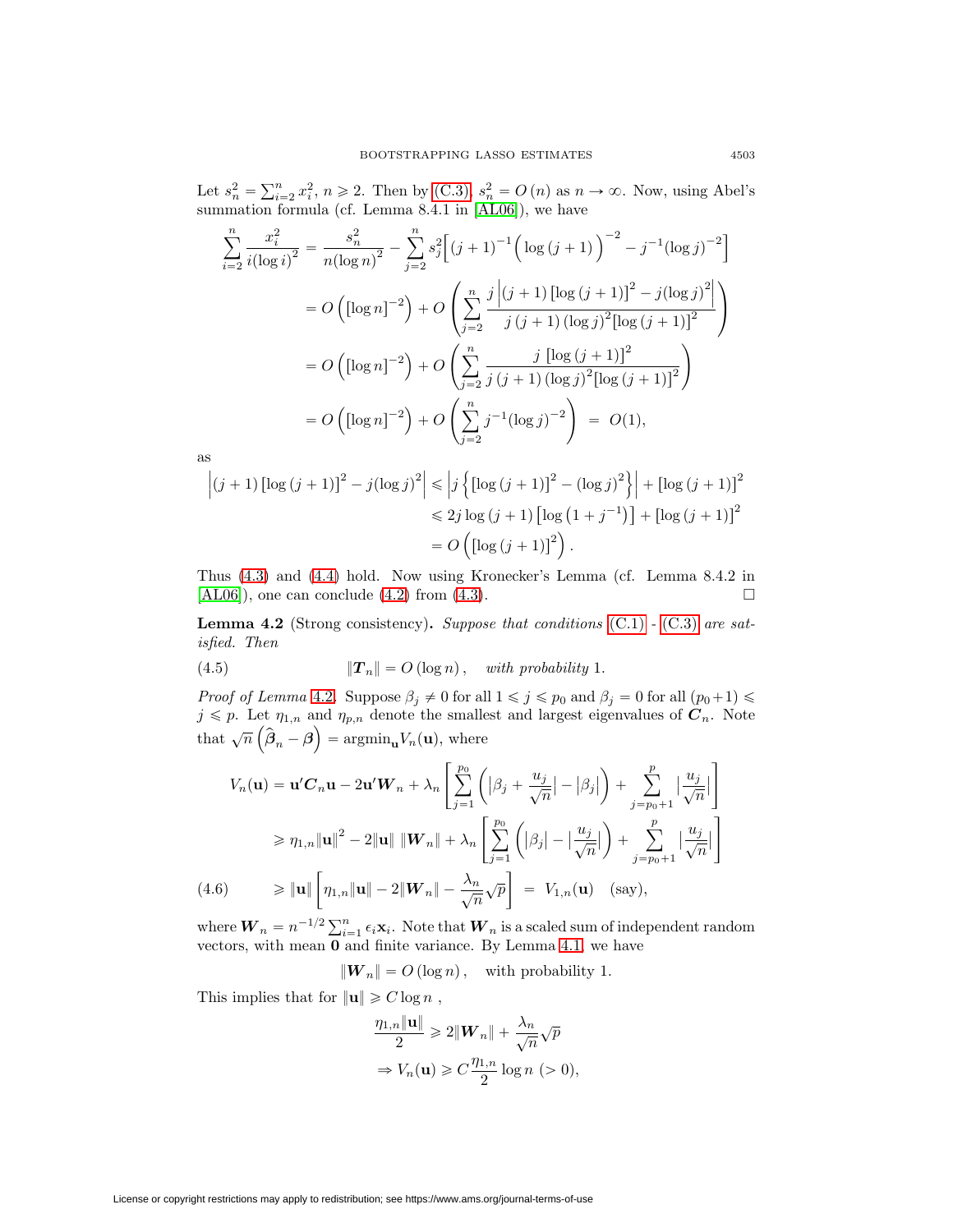with probability 1. Since  $V_n(\mathbf{0})=0$ , this implies that the minimizer of  $V_n(\mathbf{u})$  can not lie in the set  $\{\|\mathbf{u}\| \geq C \log n\}$ . Thus, the minimizer of  $V_n(\mathbf{u})$  lies in the set  $\{\|\mathbf{u}\| < C \log n\}$  with probability 1, proving the lemma.  $\Box$ 

<span id="page-7-0"></span>**Lemma 4.3.** Let  $s_n^2 = n^{-1} \sum_{j=1}^n (e_j - \bar{e}_n)^2$  and  $\hat{\mu}_{3,n} = n^{-1} \sum_{j=1}^n |e_j - \bar{e}_n|^3$ . Assume that  $\frac{1}{n} \sum_{j=1}^{n} ||\mathbf{x}_j||^2 = O(1)$  and condition [\(C.3\)](#page-3-2) holds. Then

$$
|s_n^2-\sigma^2|+n^{-1/2}\hat{\mu}_{3,n}\xrightarrow{a.s.}0,
$$

where we recall that  $\sigma^2 = \text{Var}(\epsilon_1)$ .

*Proof of Lemma* [4.3](#page-7-0). First consider the first term :  $|s_n^2 - \sigma^2|$ . Define

$$
\sigma_n^2 = n^{-1} \sum_{j=1}^n (\epsilon_j - \bar{\epsilon}_n)^2,
$$

where  $\bar{\epsilon}_n = n^{-1} \sum_{j=1}^n \epsilon_j$ . Then, we can write, using Lemma [4.2,](#page-6-0)

$$
(s_n - \sigma_n)^2 \leq \frac{1}{n} \sum_{j=1}^n \left( [e_j - \bar{e}_n] - [\epsilon_j - \bar{e}_n] \right)^2
$$
  

$$
\leq \frac{1}{n} \sum_{j=1}^n (e_j - \epsilon_j)^2
$$
  

$$
\leq \left( \frac{1}{n} \sum_{j=1}^n ||\mathbf{x}_j||^2 \right) ||\hat{\boldsymbol{\beta}}_n - \boldsymbol{\beta}||^2
$$
  
=  $o(1)$ , with probability 1.

Since  $\sigma_n^2 \to \sigma^2$  almost surely, it follows that  $|s_n^2 - \sigma^2| = o(1)$  with probability 1. Next consider  $\hat{\mu}_{3,n}$ . Using the condition on the **x**<sub>i</sub>'s, we get

(4.7) 
$$
\max_{1 \leq i \leq n} \|\mathbf{x}_i\| \leq \left(\sum_{i=1}^n \|\mathbf{x}_i\|^2\right)^{1/2} = O\left(n^{1/2}\right).
$$

Hence, by the Marcinkiewicz-Zygmund Strong Law of Large Numbers, Lemma [4.2,](#page-6-0) and  $(4.7)$ , we have

<span id="page-7-1"></span>
$$
n^{-1/2}\hat{\mu}_{3,n} \leq 8n^{-3/2} \sum_{i=1}^{n} \left| \epsilon_i - \mathbf{x}_i (\hat{\beta}_n - \beta) \right|^3
$$
  

$$
\leq 32 \left[ n^{-3/2} \sum_{i=1}^{n} |\epsilon_i|^3 + \left( n^{-3/2} \sum_{i=1}^{n} \|\mathbf{x}_i\|^3 \right) \| \hat{\beta}_n - \beta \|^3 \right]
$$
  
=  $o(1)$ , with probability 1.

<span id="page-7-2"></span>This completes the proof of the lemma.

**Lemma 4.4.** For each  $n \geq 1$ , let  $\{e_{i,n}^{\dagger} : 1 \leq i \leq n\}$  be a collection of random variables on  $(\Omega, \mathcal{F}, \mathbf{P})$  such that given  $\mathcal{E}, \{e_{i,n}^{\dagger} : 1 \leq i \leq n\}$  are iid with  $\mathbf{E}_{*}e_{i,n}^{\dagger} = 0$ , and  $|\mathbf{E}_{*}(e_{i,n}^{\dagger})^2 - \tau^2| + n^{-1/2}\mathbf{E}_{*}|e_{i,n}^{\dagger}|^3 \to 0$  with probability 1 for some  $\tau \in (0,\infty)$ . Also, suppose condition [\(C.1\)](#page-3-1) holds. Then

 $\Box$ 

$$
\mathcal{L}\Big(n^{-1/2}\sum_{i=1}^n\mathbf{x}_ie_{i,n}^\dagger\Big|\,\mathcal{E}\Big)\stackrel{d}{\longrightarrow}\mathbf{N}(\mathbf{0},\tau^2\boldsymbol{C})\quad\text{with probability 1.}
$$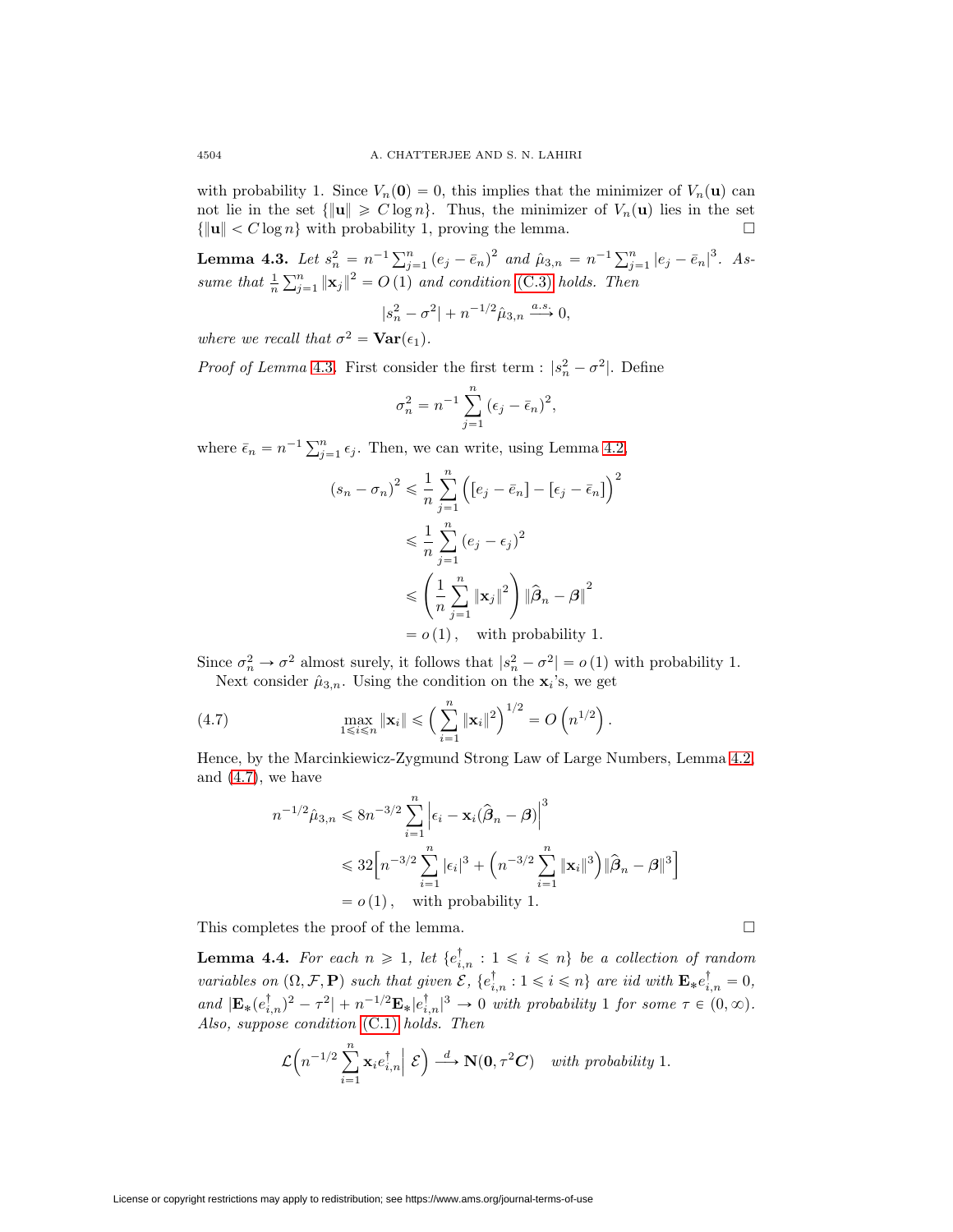*Proof of Lemma* [4.4](#page-7-2). Let  $A \in \mathcal{F}$  be such that  $P(A) = 1$  and for every  $\omega \in A$ ,

$$
|\mathbf{E}_*(e_{i,n}^\dagger)^2-\tau^2|+n^{-1/2}\mathbf{E}_*|e_{i,n}^\dagger|^3\to 0\quad\text{as}\quad n\to\infty.
$$

Fix  $\omega \in A$ . For this  $\omega$ , we will use the Cramer-Wold device to prove the result. Accordingly, consider a  $\mathbf{t} = (t_1, \ldots, t_p)' \in \mathbb{R}^p, \mathbf{t} \neq \mathbf{0}$ . Let

$$
s_n^2(\mathbf{t}) = \mathbf{Var}_*\Big( n^{-1/2} \sum_{i=1}^n \mathbf{t}' \mathbf{x}_i e_{i,n}^\dagger \Big).
$$

Note that  $s_n^2(\mathbf{t}) \to \mathbf{t}' C \mathbf{t} \tau^2 \in (0, \infty)$ . Then, by the Berry-Esseen Theorem (cf. Chapter 12, [\[BRR86\]](#page-11-8)),

$$
\sup_{x \in \mathbb{R}} \left| \mathbf{P}_* \left( n^{-1/2} \sum_{i=1}^n \mathbf{t}' \mathbf{x}_i e_{i,n}^\dagger \le x \right) - \Phi(x/s_n(\mathbf{t})) \right| \le C \frac{\sum_{i=1}^n \mathbf{E}_* \left| n^{-1/2} \mathbf{t}' \mathbf{x}_i e_{i,n}^\dagger \right|^3}{\left( \sum_{i=1}^n \mathbf{E}_* \left| n^{-1/2} \mathbf{t}' \mathbf{x}_i e_{i,n}^\dagger \right|^2 \right)^{3/2}}
$$
  

$$
\le C \frac{\|\mathbf{t}\|^3 n^{-3/2} \sum_{i=1}^n \|\mathbf{x}_i\|^3 \mathbf{E}_* |e_{i,n}^\dagger|^3}{s_n^3(\mathbf{t})}
$$
  
=  $o(1).$ 

This completes the proof of the lemma.

Proof of Theorem [3.1](#page-3-0). Using Skorohod's theorem (cf. Theorem 1.10.3, [\[vdVW96\]](#page-11-9)), without loss of generality, we may suppose that there exists a version  $T_{\infty}$  (also denoted as  $T_{\infty}$  for notational simplicity) on  $(\Omega, \mathcal{F}, \mathbf{P})$  such that  $T_n \to T_{\infty}$  a.s.  $(\mathbf{P})$ . Let  $A \in \mathcal{F}$  be such that  $\mathbf{P}(A) = 1$  and

$$
\lim_{n\to\infty}\varrho\left(\mathcal{L}\left(W_n^*\big|\mathcal{E}\right)(\omega),\mathbf{N}\left(0,\sigma^2\mathbf{C}\right)\right)+\|\mathbf{T}_n(\omega)-\mathbf{T}_\infty(\omega)\|=0\text{ for all }\omega\in A,
$$

where  $\mathbf{W}_n^* = n^{-1/2} \sum_{i=1}^n \mathbf{x}_i e_i^*$ . Recall that M denotes the set of all probability measures on  $(\mathbb{R}^p, \mathcal{B}(\mathbb{R}^p))$ , equipped with the topology of weak convergence, and  $\rho(\cdot, \cdot)$  is a metric metricizing the topology of weak convergence on M. Then,  $(M, \rho)$ is a complete separable metric space. Then,  $\hat{G}_n$  and  $\hat{G}_\infty$  can be considered  $(\mathcal{F},\mathcal{M})$ measurable, M-valued random elements. By the definition of weak convergence for M-valued random elements and the Bounded Convergence Theorem, Theorem [3.1](#page-3-0) will follow if we show that

(4.8) 
$$
\lim_{n \to \infty} \varrho \left( \widehat{G}_n \left( \omega, \cdot \right), \widehat{G}_\infty \left( \omega, \cdot \right) \right) = 0 \text{ for all } \omega \in A.
$$

To that end, for  $\mathbf{a} = (a_j : p_0 + 1 \leq j \leq p) \in \{0,1\}^{p_1}$ , define the sets

$$
A_{\mathbf{a}} = \{ \omega \in A : \mathrm{T}_{\infty,j}(\omega) \in \mathbf{I}(a_j), \ j = p_0 + 1, \ldots, p \},\
$$

License or copyright restrictions may apply to redistribution; see https://www.ams.org/journal-terms-of-use

$$
\Box
$$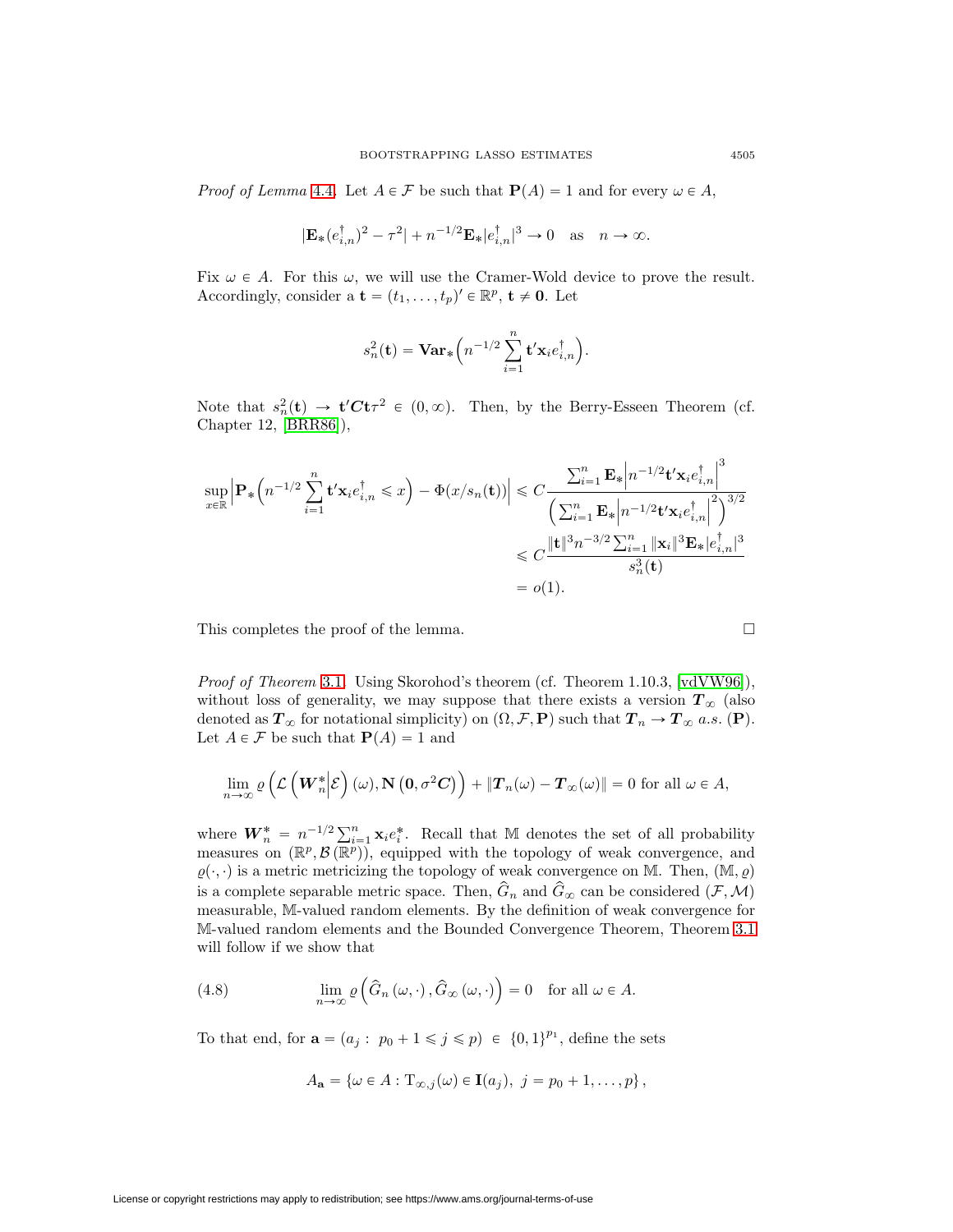with  $\mathbf{I}(0) = \{0\}$  and  $\mathbf{I}(1) = \mathbb{R} \setminus \{0\}$ . Then,

$$
V_n^*(\mathbf{u}) = \mathbf{u}'\mathbf{C}_n\mathbf{u} - 2\mathbf{u}'\mathbf{W}_n^* + \lambda_n \sum_{j=1}^p \left\{ |\widehat{\beta}_{n,j} + \frac{u_j}{\sqrt{n}}| - |\widehat{\beta}_{n,j}| \right\}
$$
  

$$
= \mathbf{u}'\mathbf{C}_n\mathbf{u} - 2\mathbf{u}'\mathbf{W}_n^* + \lambda_n \sum_{j=1}^{p_0} \left\{ |\widehat{\beta}_{n,j} + \frac{u_j}{\sqrt{n}}| - |\widehat{\beta}_{n,j}| \right\}
$$
  

$$
+ \lambda_n \sum_{j=p_0+1}^p \left\{ \left( \widehat{\beta}_{n,j} + \frac{u_j}{\sqrt{n}} \right) \mathbf{1} \left( \widehat{\beta}_{n,j} + \frac{u_j}{\sqrt{n}} \ge 0 \right) - \left( \widehat{\beta}_{n,j} + \frac{u_j}{\sqrt{n}} \right) \mathbf{1} \left( \widehat{\beta}_{n,j} + \frac{u_j}{\sqrt{n}} < 0 \right) - |\widehat{\beta}_{n,j}| \right\}.
$$

Now consider the j-th summand of the last term on the right side. For  $\hat{\beta}_{n,j} \neq 0$ ,

$$
\lambda_n \Biggl\{ \left( \hat{\beta}_{n,j} + \frac{u_j}{\sqrt{n}} \right) \mathbf{1} \left( \hat{\beta}_{n,j} + \frac{u_j}{\sqrt{n}} \ge 0 \right) - \left( \hat{\beta}_{n,j} + \frac{u_j}{\sqrt{n}} \right) \mathbf{1} \left( \hat{\beta}_{n,j} + \frac{u_j}{\sqrt{n}} < 0 \right) - |\hat{\beta}_{n,j}| \Biggr\}
$$
\n
$$
= \begin{cases}\n\lambda_n \Biggl\{ \frac{u_j}{\sqrt{n}} \mathbf{1} \Bigl( u_j \ge -\sqrt{n} \hat{\beta}_{n,j} \Bigr) - \Bigl( 2 \hat{\beta}_{n,j} + \frac{u_j}{\sqrt{n}} \Bigr) \mathbf{1} \Bigl( u_j < -\sqrt{n} \hat{\beta}_{n,j} \Bigr) \Biggr\} & \text{if } \hat{\beta}_{n,j} > 0, \\
\lambda_n \Biggl\{ 2 \hat{\beta}_{n,j} + \frac{u_j}{\sqrt{n}} \mathbf{1} \Bigl( u_j \ge -\sqrt{n} \hat{\beta}_{n,j} \Bigr) - \frac{u_j}{\sqrt{n}} \mathbf{1} \Bigl( u_j < -\sqrt{n} \hat{\beta}_{n,j} \Bigr) \Biggr\} & \text{if } \hat{\beta}_{n,j} < 0, \\
\frac{\lambda_n}{\sqrt{n}} \Biggl\{ u_j - 2 \Bigl( u_j + \sqrt{n} \hat{\beta}_{n,j} \Bigr) \mathbf{1} \Bigl( u_j < -\sqrt{n} \hat{\beta}_{n,j} \Bigr) \Biggr\} & \text{if } \hat{\beta}_{n,j} > 0, \\
\frac{\lambda_n}{\sqrt{n}} \Biggl\{ 2 \Bigl( \sqrt{n} \hat{\beta}_{n,j} + u_j \Bigr) \mathbf{1} \Bigl( u_j \ge -\sqrt{n} \hat{\beta}_{n,j} \Bigr) - u_j \Biggr\} & \text{if } \hat{\beta}_{n,j} < 0, \\
= \text{sgn} \Bigl( \hat{\beta}_{n,j} \Bigr) \frac{\lambda_n}{\sqrt{n}} \Biggl[ u_j - 2 \Bigl( u_j + \sqrt{n} \hat{\beta}_{n,j} \Bigr) \mathbf{1} \Biggl\{ \text{sgn} \Bigl( \hat{\beta}_{n,j} \Bigr) \Bigl( u_j + \sqrt{n} \hat{\beta}_{n,j} \Bigr) <
$$

$$
\left|\widehat{\beta}_{n,j} + \frac{u_j}{\sqrt{n}}\right| - \left|\widehat{\beta}_{n,j}\right| = \frac{|u_j|}{\sqrt{n}}.
$$

Hence on the set  $\{\mathbf{u} : |u_j| < \sqrt{n} |\widehat{\beta}_{n,j}|, j = 1,\ldots,p_0\},\$ 

$$
V_n^*(\mathbf{u}) = \mathbf{u}'\mathbf{C}_n\mathbf{u} - 2\mathbf{u}'\mathbf{W}_n^* + \frac{\lambda_n}{\sqrt{n}} \sum_{j=1}^{p_0} \text{sgn}\left(\hat{\beta}_{n,j}\right) u_j
$$
  
+ 
$$
\frac{\lambda_n}{\sqrt{n}} \sum_{j=p_0+1}^{p} \left\{ \left[ u_j - 2\left(u_j + \sqrt{n}\hat{\beta}_{n,j}\right) \mathbf{1}\left(\text{sgn}\left(\hat{\beta}_{n,j}\right) \left[u_j + \sqrt{n}\hat{\beta}_{n,j}\right] < 0 \right) \right] \right\}
$$
  
× 
$$
\text{sgn}\left(\hat{\beta}_{n,j}\right) + |u_j| \mathbf{1}\left(\hat{\beta}_{n,j} = 0\right) \right\} \qquad \text{(because } \text{sgn}(\hat{\beta}_{n,j}) = 0 \text{ if } \hat{\beta}_{n,j} = 0 \text{).}
$$

<span id="page-9-1"></span>Next fix  $\mathbf{a} \in \{0, 1\}^{p_1}$  and  $\omega \in A_{\mathbf{a}}$ . Let  $J(\mathbf{a}) = \{j : p_0 + 1 \leq j \leq p, a_j = 1\}$ . We shall show that

(4.9) 
$$
\varrho\left(\widehat{G}_n\left(\omega,\cdot\right), \mathcal{L}\left(\mathrm{argmin}_{\mathbf{u}}V_\infty\left(\mathbf{u}, \mathbf{T}_\infty(\omega)\right)\right)\right) \xrightarrow{a.s.} 0,
$$

as  $n \to \infty$ . By our definition of A, as  $n \to \infty$ ,

<span id="page-9-0"></span>(4.10) 
$$
\mathcal{L}\left(\boldsymbol{W}_{n}^{*}|\ \mathcal{E}\right)(\omega) \stackrel{d}{\longrightarrow} \mathbf{N}\left(\mathbf{0}, \sigma^{2}\mathbf{C}\right)
$$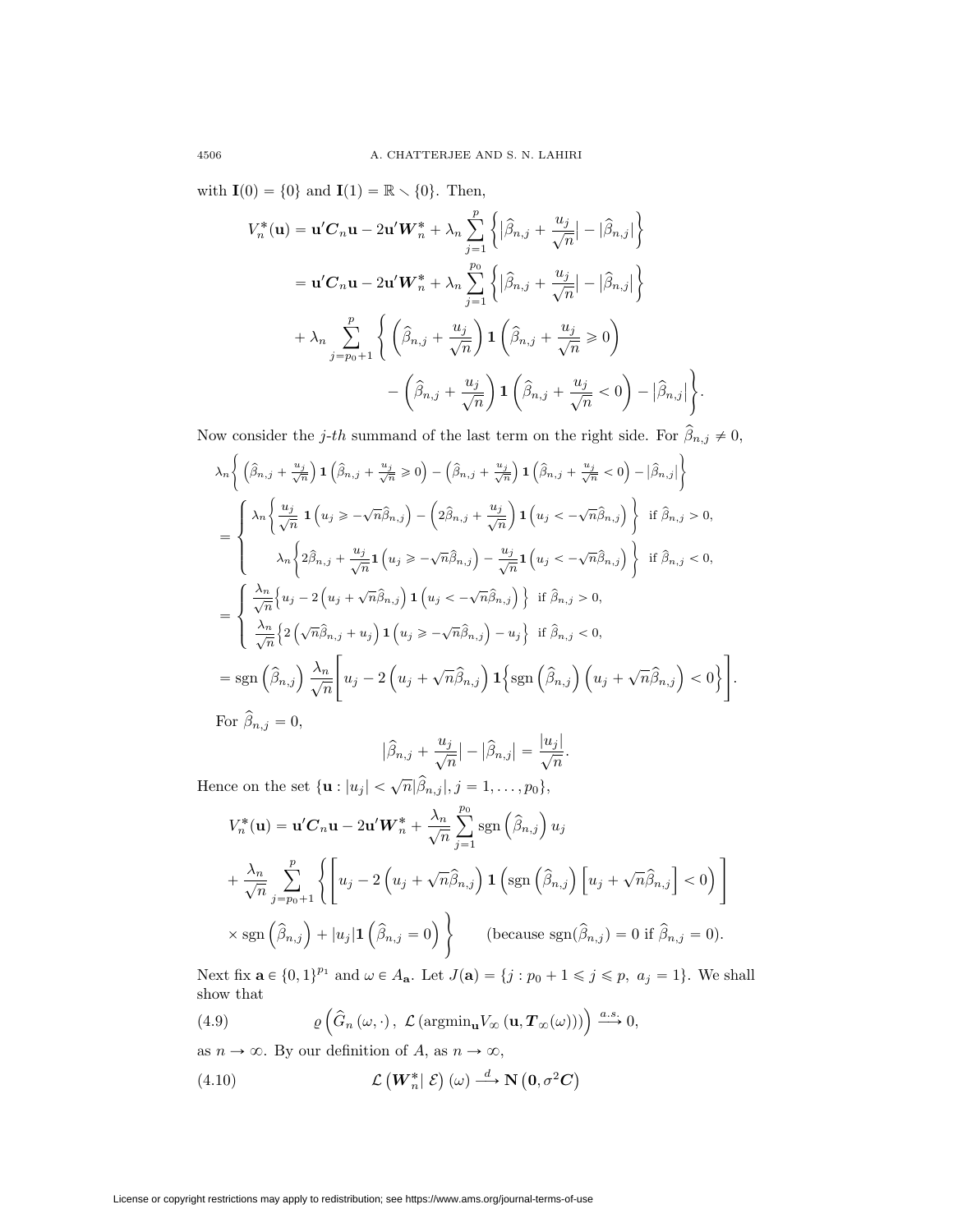and

$$
\widehat{\beta}_{n,j}(\omega) = \beta_j + \frac{1}{\sqrt{n}} T_{n,j}(\omega) \to \beta_j, \quad \text{for all } 1 \le j \le p_0.
$$

<span id="page-10-0"></span>In particular

(4.11) 
$$
\text{sgn}\left(\widehat{\beta}_{n,j}(\omega)\right) \longrightarrow \text{sgn}\left(\beta_j\right), \text{ as } n \to \infty \text{ for all } 1 \leq j \leq p_0.
$$
  
For  $j \in J(\mathbf{a}), \sqrt{n}\widehat{\beta}_{n,j}(\omega) \to T_{\infty,j}(\omega) \neq 0$ , and hence

(4.12) 
$$
\mathrm{sgn}\left(\widehat{\beta}_{n,j}\left(\omega\right)\right)\longrightarrow \mathrm{sgn}\left(T_{\infty,j}\left(\omega\right)\right).
$$

Next, consider  $j \in \{p_0 + 1, \ldots, p\}$  with  $a_j = 0$ . In this case, by the definition of  $A_{\mathbf{a}}$ ,

<span id="page-10-1"></span>
$$
\sqrt{n}\widehat{\beta}_{n,j}\left(\omega\right)\to 0 \quad \text{as } n\to\infty,
$$

and hence if  $\beta_{n,j}(\omega) > 0$ , then

$$
\begin{aligned}\n\left[u_j - 2\left(u_j + \sqrt{n}\hat{\beta}_{n,j}\left(\omega\right)\right)\right. \\
&\times \mathbf{1}\left(\text{sgn}\left(\hat{\beta}_{n,j}\left(\omega\right)\right)\left[u_j + \sqrt{n}\hat{\beta}_{n,j}(\omega)\right] < 0\right)\right] \text{sgn}\left(\hat{\beta}_{n,j}(\omega)\right) \\
&= -\left(u_j - 2\sqrt{n}\hat{\beta}_{n,j}(\omega)\right)\mathbf{1}\left(u_j < -\sqrt{n}\hat{\beta}_{n,j}(\omega)\right) \\
&+ u_j \mathbf{1}\left(-\sqrt{n}\hat{\beta}_{n,j}(\omega) \leq u_j \leq 0\right) + u_j \mathbf{1}\left(u_j > 0\right) \\
&= |u_j| - 2\sqrt{n}\hat{\beta}_{n,j}(\omega)\mathbf{1}\left(u_j < -\sqrt{n}\hat{\beta}_{n,j}(\omega)\right) \\
&\quad - 2u_j \mathbf{1}\left(-\sqrt{n}\hat{\beta}_{n,j}(\omega) \leq u_j \leq 0\right) \\
(4.13) \qquad &= |u_j| + \theta\sqrt{n}\hat{\beta}_{n,j}(\omega),\n\end{aligned}
$$

<span id="page-10-2"></span>where  $\theta = \theta(u_j) \in [-2, 2]$  for all  $u_j \in \mathbb{R}$ . Using similar considerations for  $\widehat{\beta}_{n,j}(\omega) < 0$  and using [\(4.11\)](#page-10-0), [\(4.12\)](#page-10-1) and [\(4.13\)](#page-10-2), it now follows that for any compact set  $K \in \mathbb{R}^p$ ,

$$
\sup_{\mathbf{u}\in K} \left| V_n^*(\mathbf{u}) - \left[ \mathbf{u}' \mathbf{C}_n \mathbf{u} - 2\mathbf{u}' \mathbf{W}_n^* + \lambda_0 \sum_{j=1}^{p_0} \text{sgn}(\beta_j) u_j \right. \\ \left. + \lambda_0 \sum_{j \in J(\mathbf{a})} \text{sgn}(T_{\infty,j}(\omega)) \left\{ \left( u_j - 2 \left( u_j + T_{\infty,j}(\omega) \right) \right) \right. \\ \left. \times \mathbf{1} \left( \text{sgn}\left( T_{\infty,j}(\omega) \right) \left[ u_j + T_{\infty,j}(\omega) < 0 \right] \right) \right\} \\ \left. + \lambda_0 \sum_{j \notin J(\mathbf{a})} |u_j| \right] \right| \\ (4.14) \qquad = o(1) \quad \text{as } n \to \infty.
$$

<span id="page-10-3"></span>Now using standard results on weak convergence (cf. [\[KF00\]](#page-11-2), [\[KP90\]](#page-11-10)), from [\(4.10\)](#page-9-0) and  $(4.14)$  we get

$$
\mathcal{L}\left(V_n^*(\mathbf{u})\middle| \mathcal{E}\right)(\omega) \stackrel{d}{\longrightarrow} \mathcal{L}\Big(V_\infty\left(T_\infty(\omega), \mathbf{u}\right)\Big), \text{ uniformly on compact sets},
$$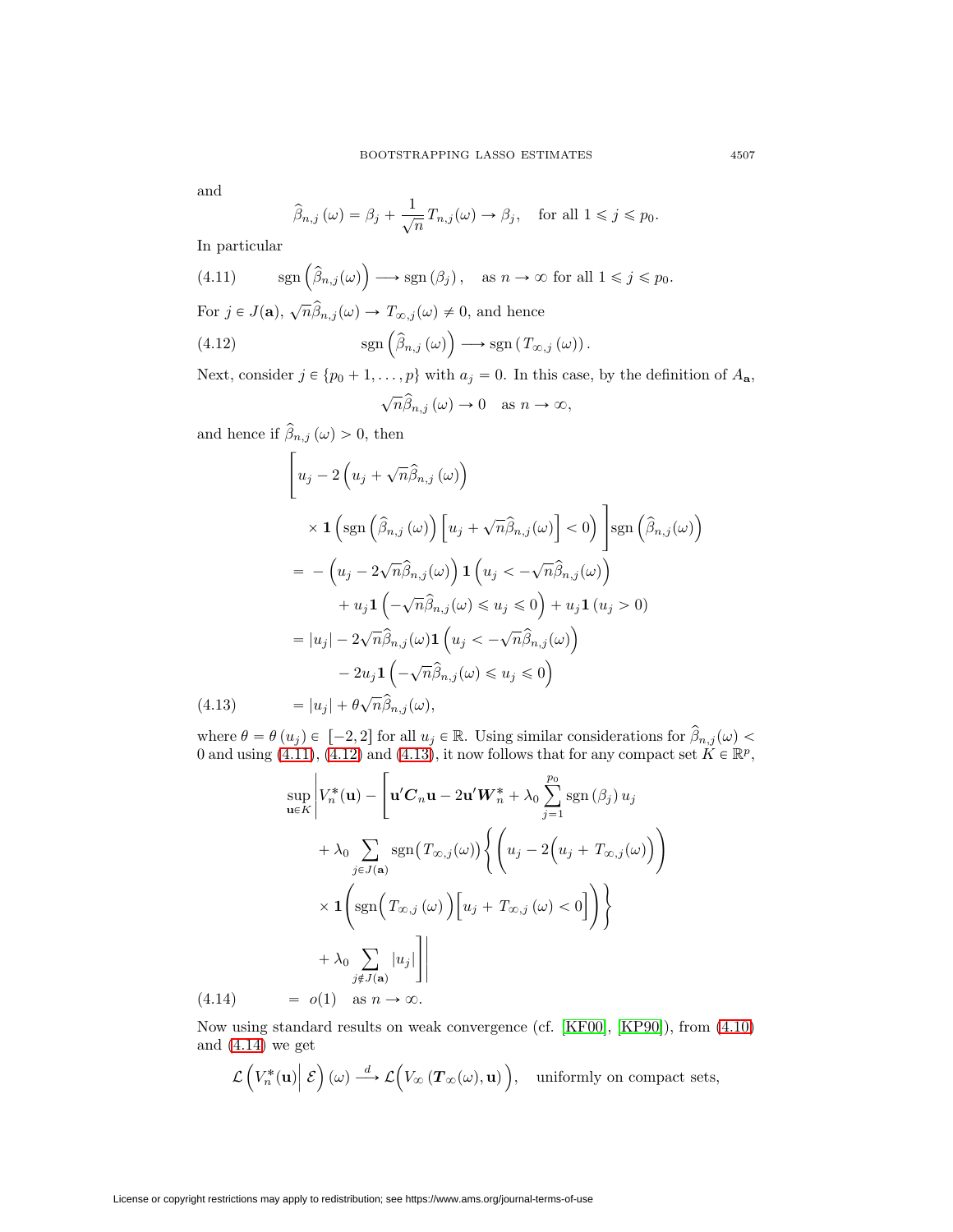and

$$
\mathcal{L}\left(\mathrm{argmin}_{\mathbf{u}} V_n^*(\mathbf{u})\middle| \mathcal{E}\right)(\omega) \stackrel{d}{\longrightarrow} \mathcal{L}\left(\mathrm{argmin}_{\mathbf{u}} V_{\infty}\left(\boldsymbol{T}_{\infty}(\omega), \mathbf{u}\right)\right).
$$

Hence  $(4.9)$  follows. This completes the proof of the theorem.

*Proof of Corollary* [3.2](#page-4-0). Since  $\mu_{\infty}(\mathbf{T}_{\infty}, \cdot)$  is a nondegenerate random measure, it follows that there exists an  $\eta \in (0, 1)$  such that

$$
P\Big(\varrho\big(\mu_\infty(\boldsymbol{T}_\infty,\cdot),\;G_\infty(\cdot)\big) > \eta\Big) > \eta.
$$

The result now follows from this and Theorem [3.1.](#page-3-0)

*Proof of Corollary* [3.3](#page-4-1). Under the assumptions of Corollary [3.3,](#page-4-1)  $\mu_{\infty}(\mathbf{T}_{\infty}, \cdot)$  does not depend on  $T_{\infty}$  and is equal to  $G_{\infty}$ , which is now given by a normal distribution on  $\mathbb{R}^p$ . Hence, the result follows by combining Theorem [3.1,](#page-3-0) Theorem 2 of [\[KF00\]](#page-11-2), Theorem 2.11 (on page 22) and Corollary 3.2 of [\[BRR86\]](#page-11-8) on the uniformity classes for weak convergence.  $\hfill \square$ 

### **ACKNOWLEDGEMENT**

The authors thank an anonymous referee for some insightful and constructive comments that improved the presentation of the paper.

#### **REFERENCES**

<span id="page-11-10"></span><span id="page-11-8"></span><span id="page-11-7"></span><span id="page-11-4"></span><span id="page-11-3"></span><span id="page-11-2"></span>

| [AL06]                 | Krishna B. Athreya and Soumendra N. Lahiri. <i>Measure theory and probability theory</i> .<br>Springer Texts in Statistics. Springer, New York, 2006. MR2247694                                           |
|------------------------|-----------------------------------------------------------------------------------------------------------------------------------------------------------------------------------------------------------|
| [BRR86]                | R. N. Bhattacharya and R. Ranga Rao. Normal approximation and asymptotic expan-<br>sions. Robert E. Krieger Publishing Co., Inc., Melbourne, FL, 1986. Reprint of the<br>1976 original. MR0855460         |
| [Fre81]                | D. A. Freedman. Bootstrapping regression models. Ann. Statist., $9(6):1218-1228$ , 1981.<br>MR0630104                                                                                                     |
| [Kal86]                | Olav Kallenberg. Random measures. Akademie-Verlag, Berlin, fourth edition, 1986.<br>MR0854102                                                                                                             |
| [KP90]                 | JeanKyung Kim and David Pollard. Cube root asymptotics. Ann. Statist., 18(1):191–<br>219, 1990. MR1041391                                                                                                 |
| KF00                   | Keith Knight and Wenjiang Fu. Asymptotics for lasso-type estimators. Ann. Statist.,<br>28(5):1356–1378, 2000. MR1805787                                                                                   |
| [LP08]                 | Hannes Leeb and Benedikt M. Pötscher. Sparse estimators and the oracle property, or<br>the return of Hodges' estimator. J. Econometrics, $142(1):201-211$ , 2008. MR2394290                               |
| [PL09]                 | Benedikt M. Pötscher and Hannes Leeb. On the distribution of penalized maximum<br>likelihood estimators: the LASSO, SCAD, and thresholding. J. Multivariate Anal.,<br>$100(9):2065-2082, 2009.$ MR2543087 |
| [Tib96]                | Robert Tibshirani. Regression shrinkage and selection via the lasso. J. Roy. Statist.<br>Soc. Ser. B, 58(1):267-288, 1996. MR1379242                                                                      |
| $\lceil v dVW96\rceil$ | Aad W. van der Vaart and Jon A. Wellner. Weak convergence and empirical processes.<br>With applications to statistics. Springer Series in Statistics. Springer-Verlag, New York,<br>1996. MR1385671       |
| [Wai06]                | M. J. Wainwright. Sharp thresholds for high-dimensional and noisy recovery of sparsity.                                                                                                                   |

<span id="page-11-9"></span><span id="page-11-6"></span><span id="page-11-5"></span><span id="page-11-1"></span><span id="page-11-0"></span>[Wai06] M. J. Wainwright, Sharp thresholds for high-dimensional and noisy recovery of sparsity. arXiv:math/0605740v1 (2006).

 $\Box$ 

 $\Box$